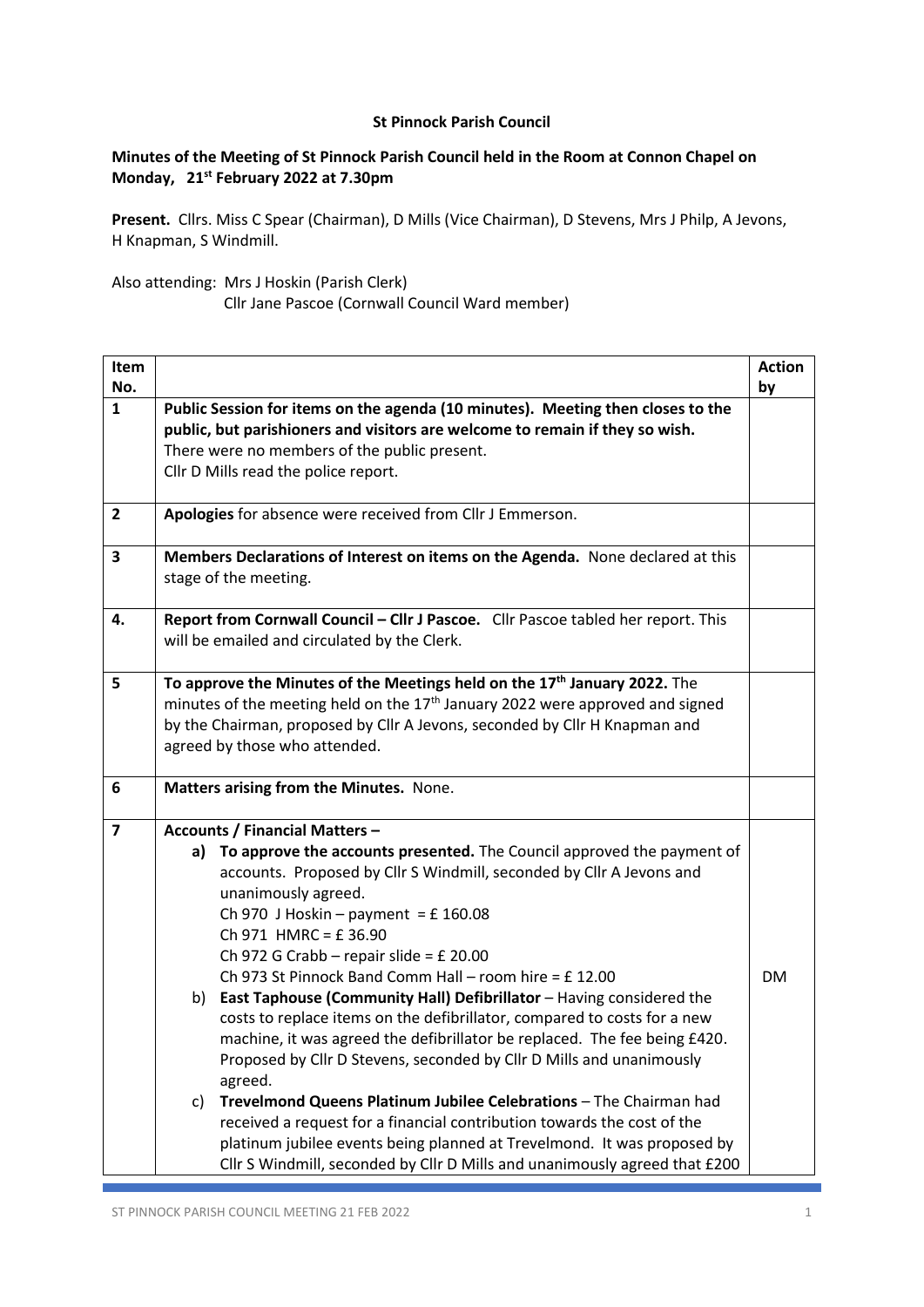|    | be given.<br>Chq 974 Trevelmond & St Pinnock Comm Fund = £ 200.00<br>It was suggested the St Pinnock Community Hall be offered the same,<br>should they need it.                                                                                                                                                                                                                                                                                                                                                                                                                                                                                                                   |    |
|----|------------------------------------------------------------------------------------------------------------------------------------------------------------------------------------------------------------------------------------------------------------------------------------------------------------------------------------------------------------------------------------------------------------------------------------------------------------------------------------------------------------------------------------------------------------------------------------------------------------------------------------------------------------------------------------|----|
| 8  | Planning Applications - to record the councils response on the following<br>applications and consider any further applications received between the<br>publication of the agenda and the meeting.<br>a) PA22/00751 Waste Transfer Station at Connon Bridge, East Taphouse -<br>Submission of details to discharge condition 10 in relation to decision<br>notice PA20/11531 dated 21.12.2021. The parish council agreed<br>unanimously to object to this application to allow them time to consider<br>the proposals and agree a response.<br>To note any pre-applications submitted to Cornwall Council. The parish<br>b)                                                         |    |
|    | council are not asked to comment on this type of application. None<br>reported.                                                                                                                                                                                                                                                                                                                                                                                                                                                                                                                                                                                                    |    |
|    | C) Planning Matters - PA21/08352 Mr Rob Stevenson, Support for Learning<br>Cornwall CIC, St Pinnock Church - Listed Building Consent for repairs, re-<br>ordering and improvement works to redundant parish church. The<br>Cornwall Council Planning Officer had contacted the parish council in<br>relation to their comments on this application "The parish council cannot<br>support this application until evidence of adequate funding is in place to<br>ensure the work will be done." Given the options now available the parish<br>council decided to select option $2$ – to agree to disagree with the planning<br>officer's recommendations to approve the application. |    |
| 9  | Playing Field, East Taphouse -to report on inspections and identify any work<br>required. The Chairman and Vice Chairman had emptied the bin. Cllr S Windmill<br>advised of no matters requiring attention.                                                                                                                                                                                                                                                                                                                                                                                                                                                                        |    |
| 10 | Correspondence, to be noted. Noted.                                                                                                                                                                                                                                                                                                                                                                                                                                                                                                                                                                                                                                                |    |
| 11 | Connon Bridge Landfill Site - update on matters relating to the site. Cornwall<br>Council had been questioned about providing an environmental impact statement<br>for the solar panels and councillors noted the screening options being planned by<br>the carbon neutral team. Cllr J Philp thought the solar panels should be south<br>facing and not north facing to get the best performance. The question was asked<br>as to why solar panels could not be put on the shed roof?                                                                                                                                                                                             |    |
| 12 | Update on the provision of Post Office services for the village. The post office<br>was starting in the Community Hall at East Taphouse on the Thursday, 3rd March<br>2022 from 1pm - 3pm. This outreach service would continue every Thursday.                                                                                                                                                                                                                                                                                                                                                                                                                                    |    |
| 13 | Dew Pond, St Pinnock - to discuss the condition of the Dew Pond and work<br>required, if any. The Clerk had received an email from a resident of Duloe about<br>the condition of the Dew Pond. Cllr H Knapman reported the grass had been cut<br>and he was willing to organise the work to repair / replace the seat.<br>It was noted there was very little water in the dew pond compared to the level<br>many years ago.                                                                                                                                                                                                                                                        | HK |